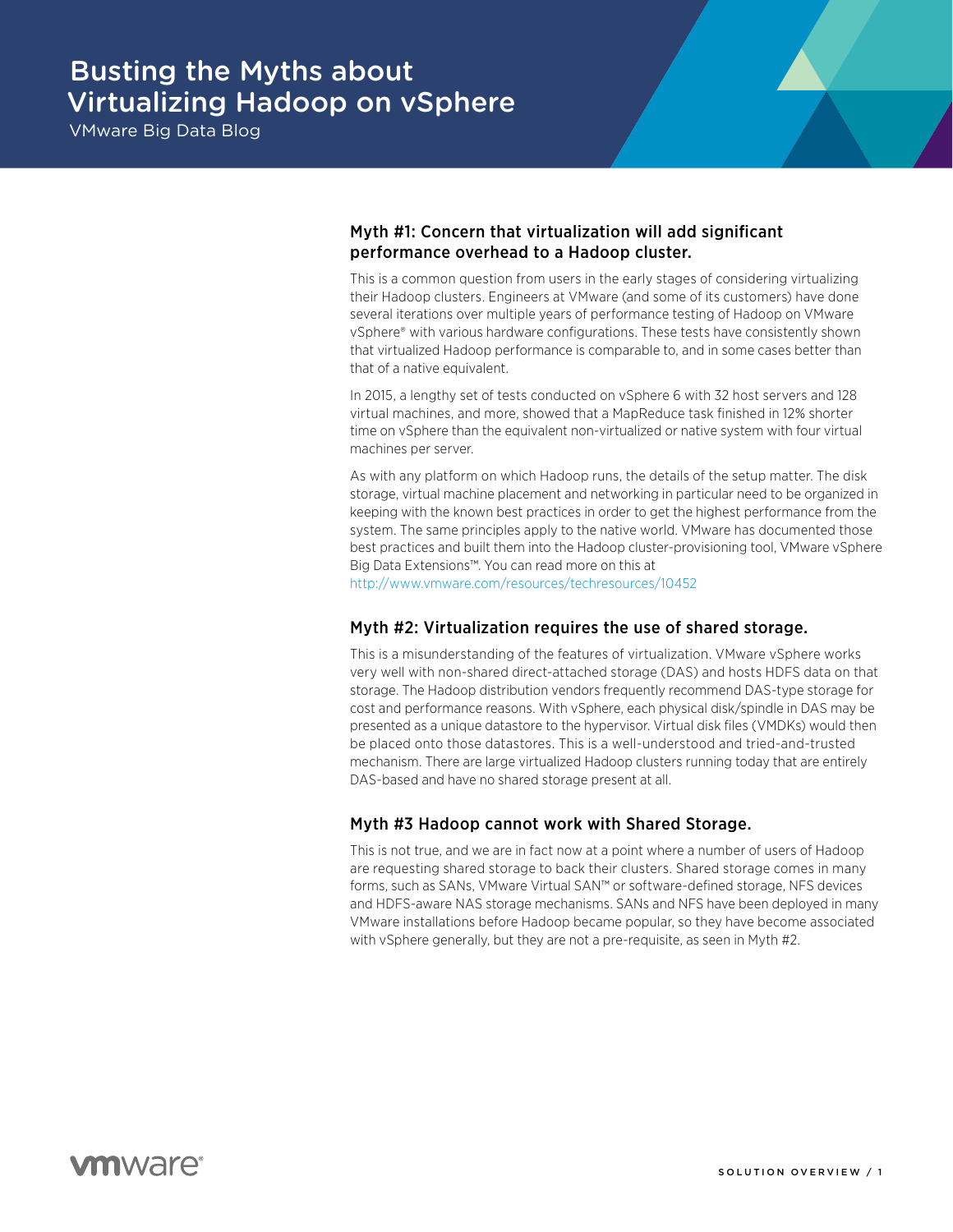The important factor to bear in mind with your choice of storage is the effective bandwidth that is available in terms of Mbytes/second. One can measure the effective bandwidth by using a loading tool such as IOmeter to mimic the traffic seen in Hadoop (long sequential I/Os of 64MB, 128 MB or higher). This is a different measurement to the classic IOPS (I/Os per second) that is used for measuring suitability for an RDBMS or an older style of data storage. Provided the required bandwidth is available to be shared across the number of servers that will be attached to the SAN or NAS, then Hadoop will be deployable there. In general, we see adopters of virtualized Hadoop placing smaller clusters (10 physical servers) for trial purposes on their SAN-based storage, if they intend to place significant performance load on those clusters.

With HDFS-aware NAS type storage, we have seen several deployments already of virtualized Hadoop clusters where the HDFS data is contained solely on the NAS device. The virtual machines in that case contain the compute nodes of Hadoop, such as the Resourcemanager, Nodemanager and Container processes. This has also been shown to scale up to over 100 connected servers running the compute-side virtual machines

# Myth #4: The Hadoop Distribution Vendors do not support virtualized Hadoop.

This is not true. The major vendors of Hadoop software have engaged with VMware to test and validate the behavior of their products on vSphere. These are documented in solution briefs, reference architectures and validation guides that are available from the vendors. VMware's policy is to work with the distro vendor should any problem arise to solve the customer's problem.

# Myth #5: The latest versions of Hadoop products are not available on a virtual platform.

This is a timing question. The vendors' products really depend on the operating system and tools such as Java runtime. Provided the latest Hadoop technology is tested and supported by the Hadoop vendor on the newer versions of these, and VMware supports the particular guest OS, then they will work on vSphere. The installation automation technology implemented in BDE might be a short time behind in its capability to deal with the latest Hadoop version, but this does not mean that the latest version of the Hadoop technology is not capable of being virtualized.

# Myth #6: No one else is doing virtualization of Hadoop. So why should I?

The opening statement here is not true. VMware is aware of many organizations that are in various stages of testing/deploying/running Hadoop on vSphere. A number of these customers have given public talks on the subject and others have had their deployments documented in case studies. Some of these deployments are in the hundreds of servers with multiple hundreds of virtual machines on those servers. There are many good reasons to virtualize Hadoop. One of the main reasons is the agility and simplicity of management you get from abstracting your Hadoop cluster away from the hardware, allowing you to share resources among clusters of different types and versions. For more information on customers who have deployed, please visit [http://www.vmware.com/](http://www.vmware.com/products/big-data-extensions) [products/big-data-extensions](http://www.vmware.com/products/big-data-extensions).